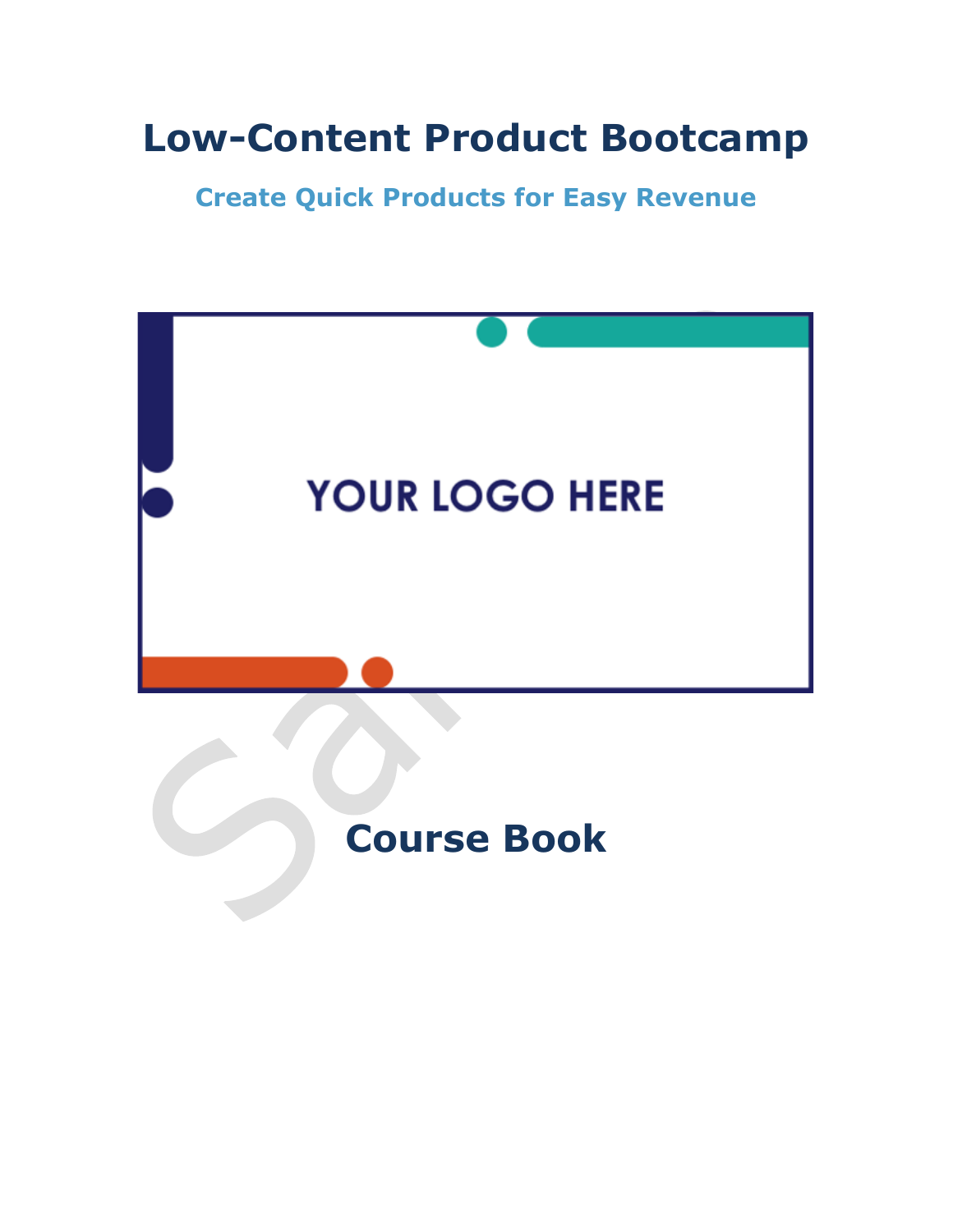# **Table of Contents**

| Lesson 2: How Low-Content Products Can Make You Money             |
|-------------------------------------------------------------------|
| Module 2 - Plan Your High-Value, Low-Content Products             |
|                                                                   |
| Lesson 1: 5 Simple Steps to Create Your First Low-Content Product |
|                                                                   |
| Module 4 - Market Your Low-Content Products for Quick Sales       |
|                                                                   |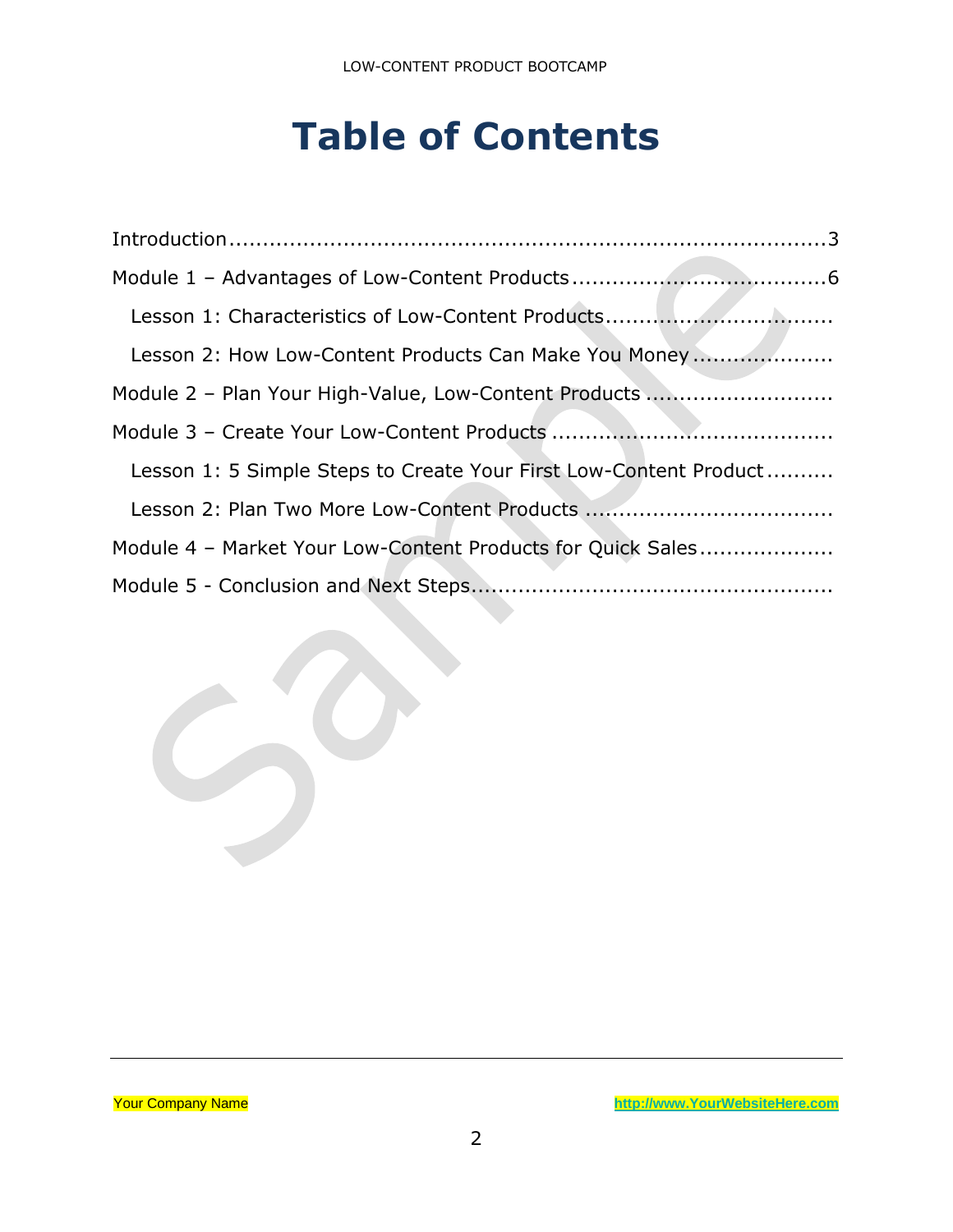## **Introduction**

<span id="page-2-0"></span> $\boldsymbol{W}$ hether you have an existing business or are looking for ideas to start a new one, low-content products are a great way to attract revenue quickly. These products are easy to create, since they don't contain much written content, and you can get them on sale within a short period of time.

But don't confuse low content with low value. Items such as ready-made templates, workbooks, journals, and logs can be of immense value to a customer who wants to stay motivated and make progress in their business or personal life.

If you're a small business owner with a customer base, you can identify places to add low-content products within your existing offers. They will extend your product range, serve more people with valuable material, and bring in a new revenue stream.

If you're an entrepreneur seeking an idea for a new business, low-content products are an easy way to start. With these products, there's no need to create a great deal of content or have a complicated product development phase, which means you can build up your business quickly. Market to an audience on the lookout for such products and you'll generate revenue.

Whatever your situation, you can get started with low-content products today and have a new source of passive income in a few days.

In this course, you'll learn exactly how easy it is to create your first lowcontent products. You'll identify your target market so that your marketing hits the spot and generates sales. You'll go step-by-step through a simple process of product creation to create your first low-content product and market it for sale. By the end of the course, you'll have two more products in the pipeline, meaning that low-content products will already be part of the revenue stream of your business.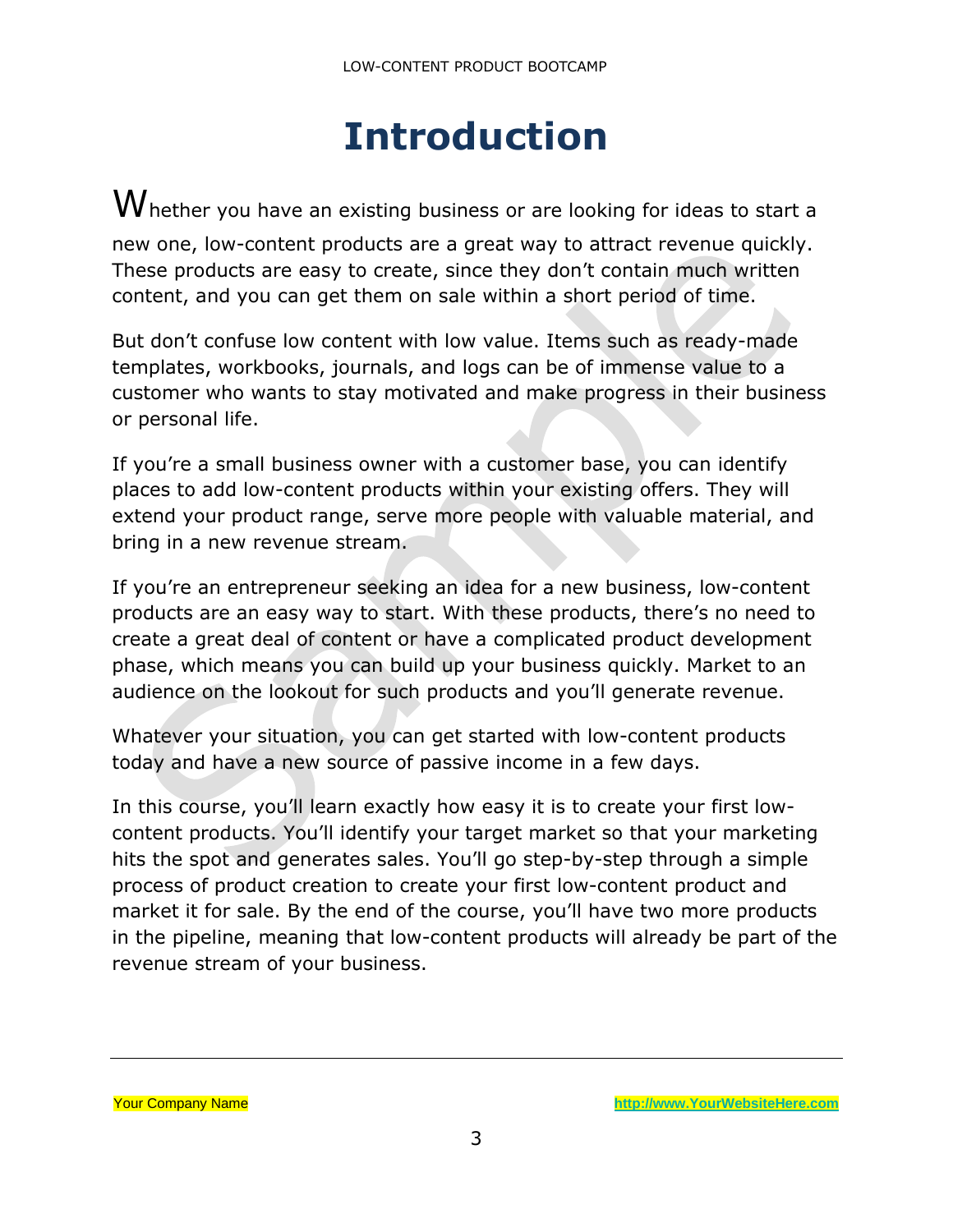#### **Here is your roadmap through the course:**



#### **Learning Objectives:**

By the time you complete this course, you'll be able to:

- ➢ Recognize the types of low-content products that will work for your business so that they can become an important addition to your offers
- ➢ Estimate the revenue you can generate through low-content products so that you capitalize on the popularity of this revenue stream
- ➢ Plan the low-content products that will help your target market so that your audience can buy exactly what they need
- ➢ Create your first low-content product yourself so that you can start selling right away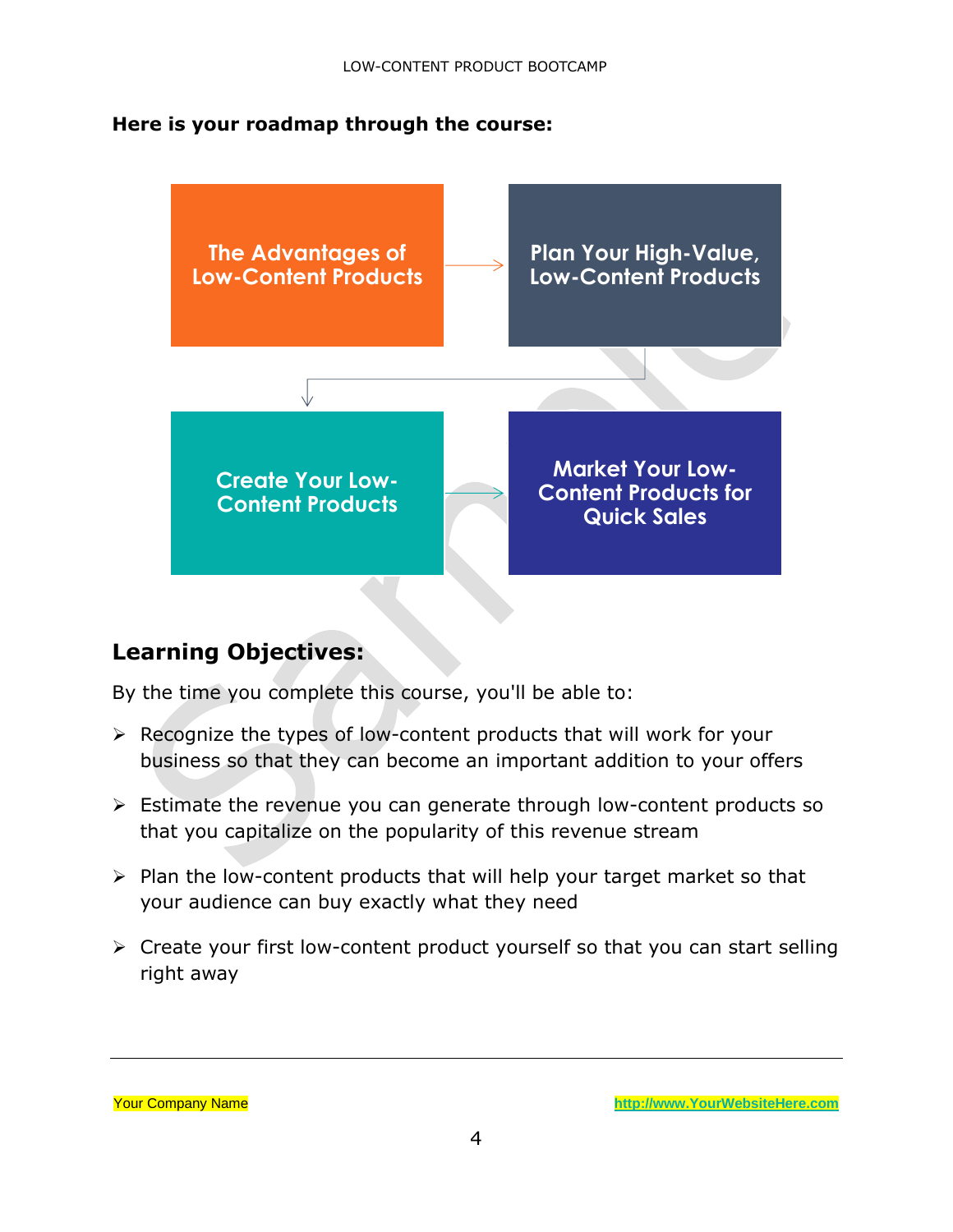- ➢ Develop an implementation plan for two more low-content products that clearly lays out your next steps
- ➢ Put in place a sales process that makes it easy for customers to buy your low-content product
- ➢ Create a QuickStart Marketing Plan you can use now to attract your ideal target market for your low content product
- ➢ Consolidate and implement your learning and plan future action steps so you can achieve the goals you set for this course

This course is broken down into 5 major modules and individual lessons to take you step-by-step through how to create quick low-content products for easy revenue.

The modules follow a logical order, so while you can skip around if you want, it's best to work through them one at a time.

As you go through each module, use your Action Guide to help you complete the Action Steps at the end of each.

#### **Expectations**

Before we start the course, take a minute to think about what you want to get out of it.

In the Action Guide, write down three skills you expect to gain.

Now that you're clear about what you want this course to deliver, we can get started.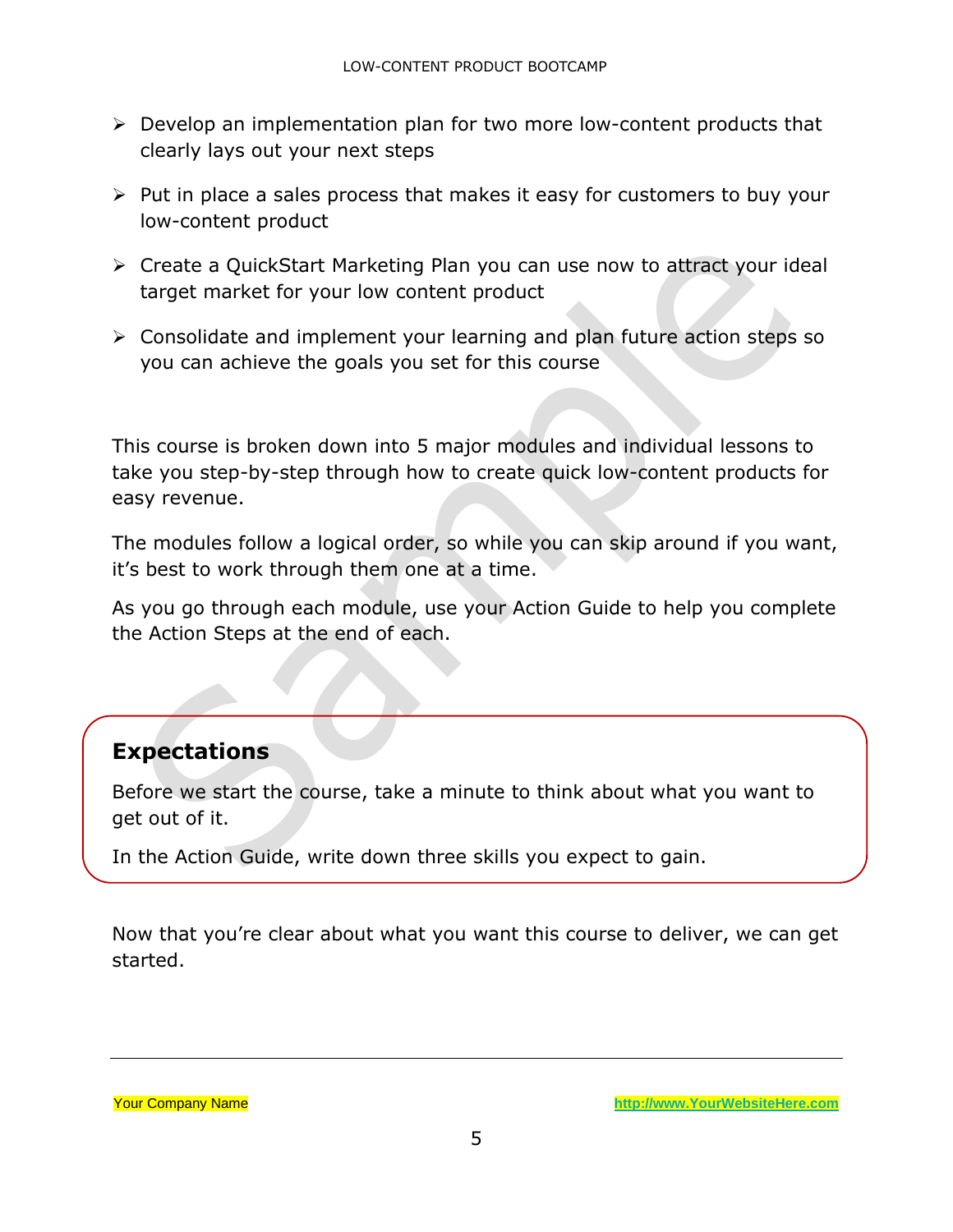# <span id="page-5-0"></span>**Module 1 – Advantages of Low-Content Products**

The beauty of low-content products is that you can quickly put them together using existing content. No need to spend months or years creating content or drafting books for publication. In less than a week, you can complete and market a valuable product.

In this first module, you'll discover the types of low-content products that will work for your business to bring in more sales and estimate the revenue you want to generate through these products.

### ➢ **Lesson 1: Characteristics of Low-Content Products**

➢ **Lesson 2: How Low-Content Products Can Make You Money**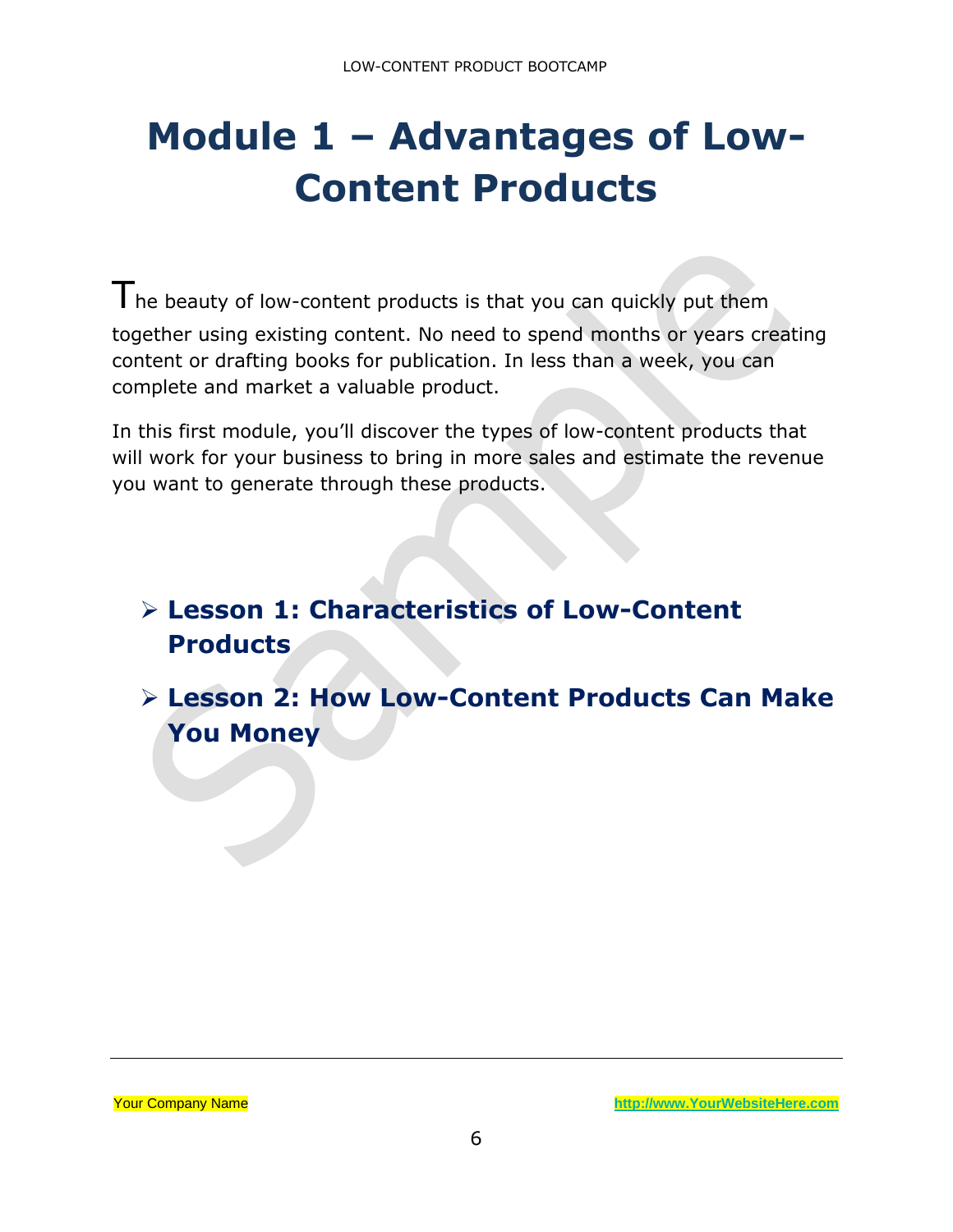### <span id="page-6-0"></span>**Lesson 1: Characteristics of Low-Content Products**

Low-content products are a great offer to incorporate into your business because they can be completed quickly, and you can see a direct return on your time investment. They're low cost and high profit, and they're simple to set up and sell.

Before you get started creating your first low-content product, you need to first think about the two key types of products that you can create:

### **1. Those related to ongoing work in an existing business.**

These products will help your current customers receive more benefits from what you already provide them. They may even be products you already have that you use with clients but could redesign and offer for sale. For example, if you're a coach working monthly with a client, you could create a journal that they complete after each session with their insights and thoughts to record their progress. Or, if you have a fitness business, you could offer progress charts for your students to complete to keep them motivated.

Here are some more examples: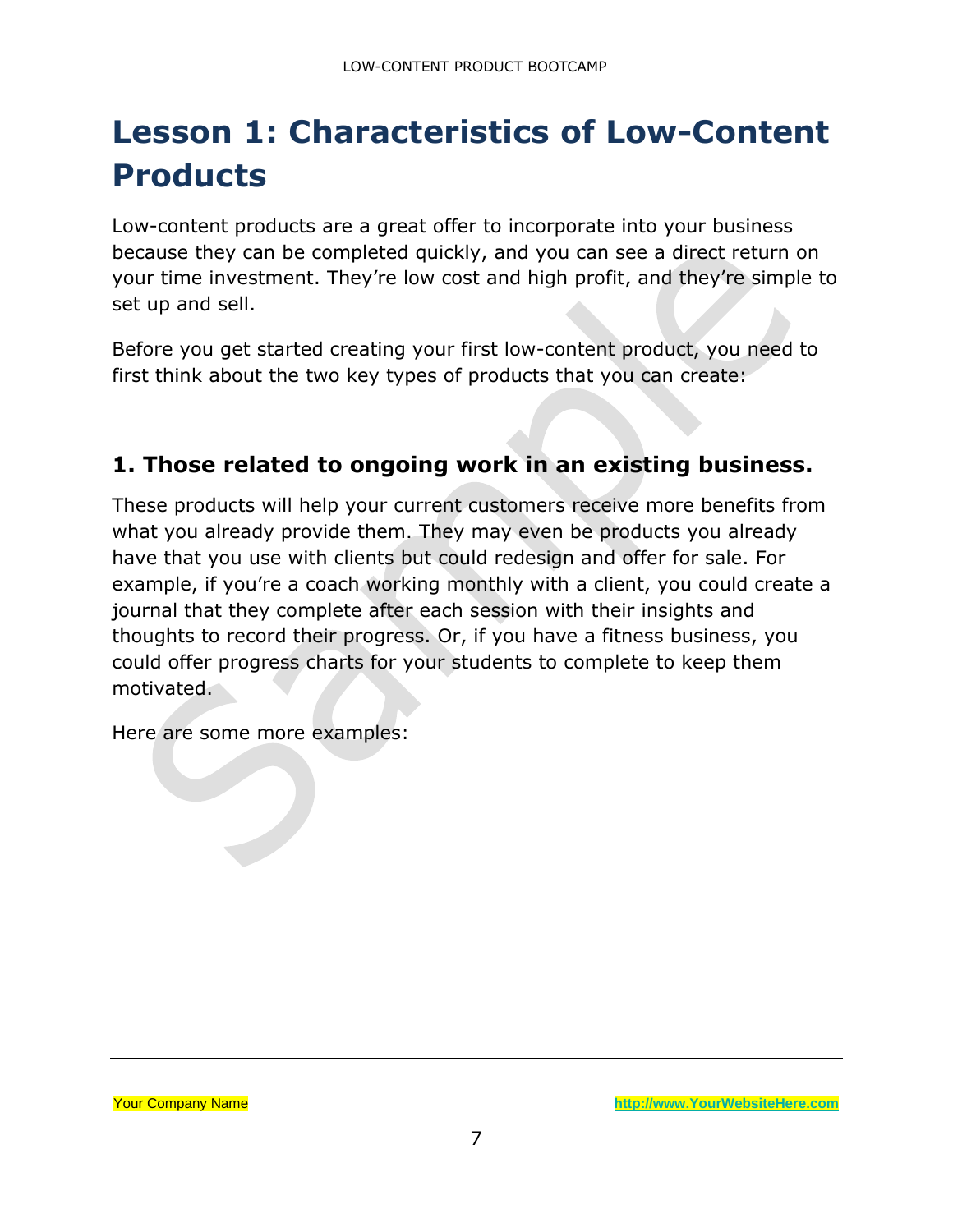#### LOW-CONTENT PRODUCT BOOTCAMP

| <b>Checklists</b> | <b>Planners</b>       | <b>Trackers</b>                 |
|-------------------|-----------------------|---------------------------------|
| <b>Journals</b>   | <b>Learning logs</b>  | <b>Workbooks</b>                |
| <b>Toolkits</b>   | <b>Questionnaires</b> | Writer's prompt<br><b>books</b> |

- ➢ Checklists (e.g., wedding organization, party planner)
- ➢ Planners (e.g., meal planners, financial planners)
- ➢ Trackers (e.g., goal tracker for weight loss)
- ➢ Journals
- ➢ Learning logs
- ➢ Workbooks
- ➢ Toolkits
- ➢ Questionnaires
- ➢ Writer's prompt books (e.g., journals that give the reader ideas for something new to write about each day)